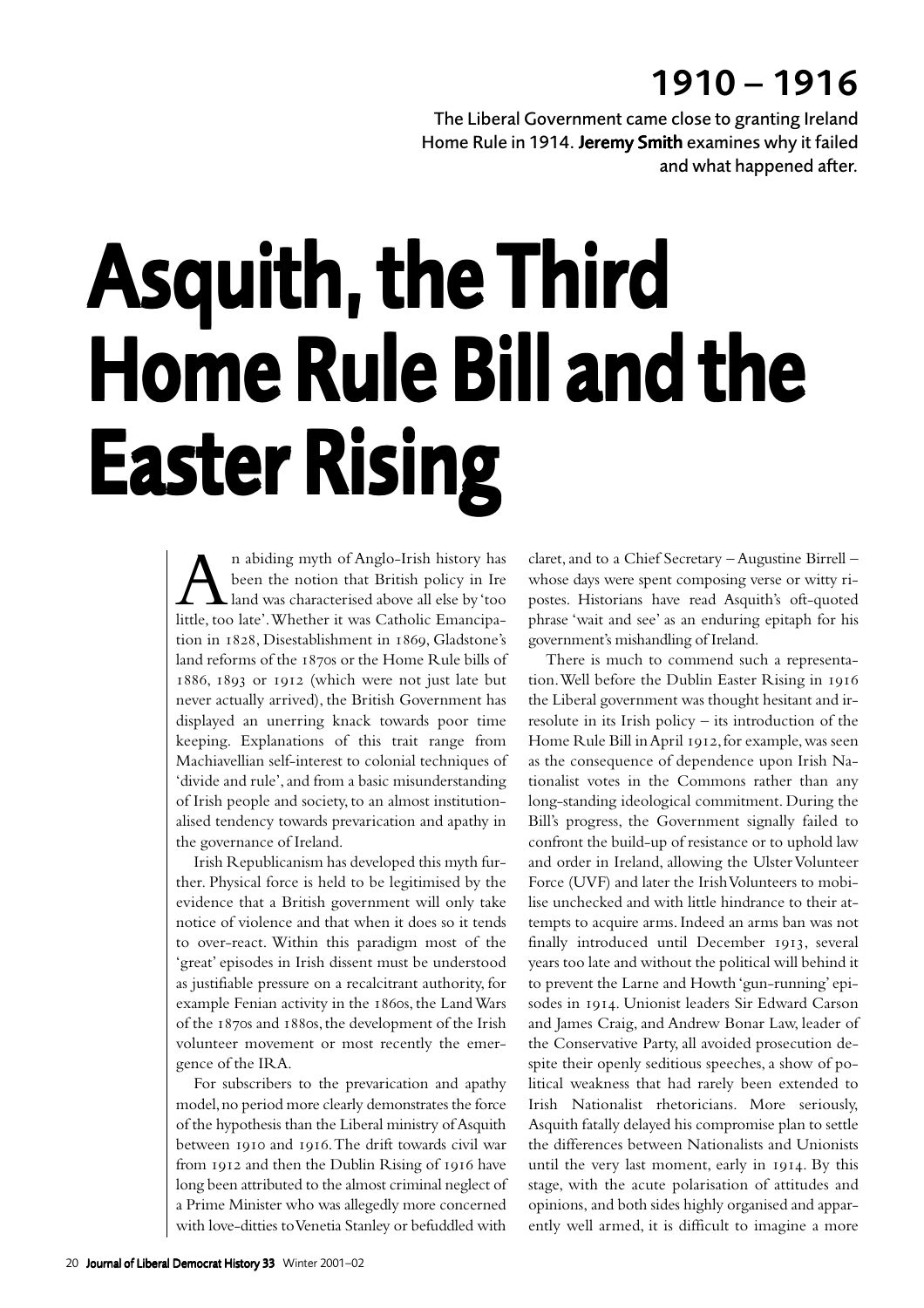

unpropitious moment in which to negotiate a settlement. 'As was so often and so tragically the case with British policy in Ireland, on each occasion too little was offered too late.'

Liberal prevarication continued into the war. Unlike the Ulstermen, Nationalists under their leader John Redmond had followed a constitutional path to achieving their goal, yet were forced to watch their keenly won Home Rule bill suspended for the duration of the war. The postponement allowed elements advocating physical force in Ireland to gain influence and eventually to seize the initiative from the constitutional parties. On the outbreak of hostilities Redmond offered the Irish Volunteers to the British war effort and requested a unified Irish Brigade, as had been granted to the Ulstermen; both were repudiated. This pointless affront to Redmond was compounded during the Cabinet reshuffle of 1915, when Sir Edward Carson was made Attorney-General. By failing to provide any obvious recompense for the Nationalist party's loyalty to the British war effort, government 'wait and see' provided a golden opportunity for more extreme Nationalists and Republicans, which they took in 1916. Yet even in the days leading up to the Easter Rising, with intelligence reports alerting Dublin Castle to the possibility of a rising at Easter, Birrell

could inform a close acquaintance that 'I laugh at the whole thing' . While elements of Ireland gently smouldered, the British Government appeared powerless and unconcerned, more preoccupied by the forthcoming Fairyhouse races than by troubling thoughts of insurrection.

But to characterise the Liberal ministry as indifferent is to misunderstand its predicament and strategy. On one level Asquith would have argued that his approach was one of common sense, where no viable alternative existed, and on a political question that had become, by 1910, structurally resistant to an easy, or indeed to any, compromise. To use a modern term, Ireland was already experiencing 'zero-sum' politics, with Nationalists committed to all-Ireland

Home Rule and Ulstermen determined to maintain nine, or at the very least six, counties of Ulster within the United Kingdom. Asquith's line, therefore, was one of damage-limitation, aimed at preventing a far more explosive situation, if not actual civil war – an aim he successfully achieved between 1912 and 1916 (indeed, we might argue before 1919). To characterise the Liberal ministry as indifferent is therefore to misunderstand the dilemmas it faced and tactics it was employing.

Indeed, this apparent Liberal indifference might have had a more positive impulse behind it. Asquith realised early on that some form of temporary partition or 'special treatment' would be needed to appease the Ulstermen so that Home Rule could be granted to the rest of Ireland. The difficulty lay in selling this to both sides. Asquith calculated that by allowing a sense of looming disaster and emergency to develop, Nationalists would be encouraged into accepting some compromises to their Bill, as was tentatively achieved by February 1914. On the other hand those same pressures could scare Ulster into lowering its expectations; a not unreasonable assessment in light of recent research revealing strains and weaknesses within the Ulster Volunteer Force and plans for a Ulster provisional government.<sup>4</sup> So behind Asquith's policy of 'wait and see' there lurked a subtle attempt to manoeuvre both Irish parties into settlement.

Before the success or failure of this approach could be tested, the outbreak of war deflected attention on to European affairs. But failure should not automatically be assumed. Facing the

Unionist leaders: Sir Edward Carson and Andrew Bonar Law



Journal of Liberal Democrat History 33 Winter 2001-02 21